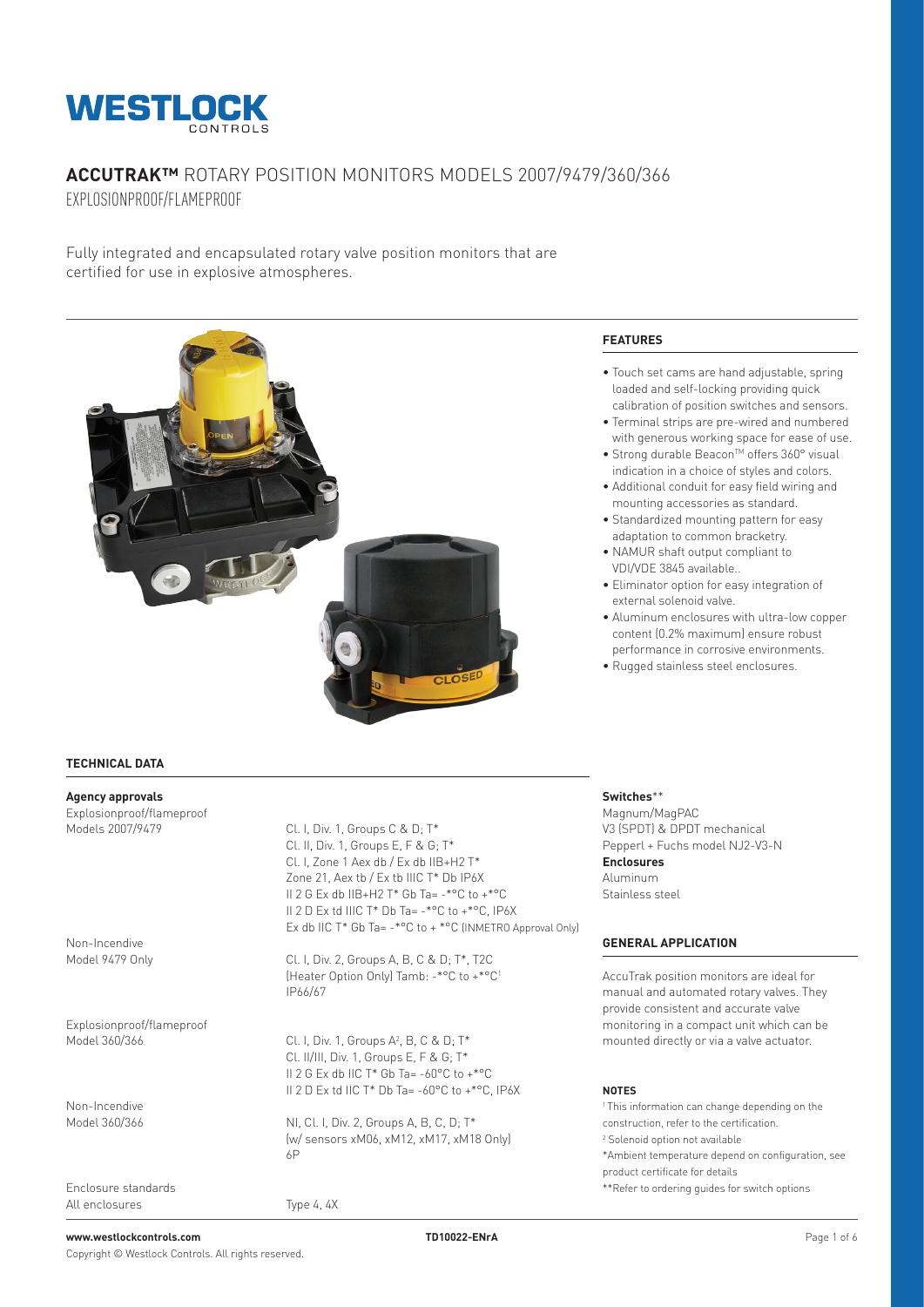EXPLOSIONPROOF

### MODELS 2007/9479 DIMENSIONS







| <b>HOUSING DIMENSIONS</b> |              |                             |  |  |  |  |  |  |  |
|---------------------------|--------------|-----------------------------|--|--|--|--|--|--|--|
| <b>COVER TYPE</b>         | DIM. A       | <b>COVER REMOVAL HEIGHT</b> |  |  |  |  |  |  |  |
| HI COVER                  | 211.1 [8.31] | 332.3 [13.08]               |  |  |  |  |  |  |  |
| STD COVER                 | 157.8 [6.21] | 247.2 [9.73]                |  |  |  |  |  |  |  |
| FI AT COVER               | 88.4 [3.48]  | 111.3 [4.38]                |  |  |  |  |  |  |  |
|                           |              |                             |  |  |  |  |  |  |  |







Dimensions in inches, where available metric dimension (mm) in parentheses

| <b>TECHNICAL SPECIFICATIONS</b><br><b>Materials of construction</b> |                                             |
|---------------------------------------------------------------------|---------------------------------------------|
| Enclosure                                                           | Aluminum with powder coat finish            |
| Shaft and hardware                                                  | Stainless steel                             |
| <b>Bushing</b>                                                      | Oil impregnated bronze                      |
| Beacon visual indicator                                             | Co-polyester                                |
| <b>Drive shaft</b>                                                  |                                             |
| Westlock standard                                                   | Double-D with 1/4" A/F                      |
| NAMUR standard                                                      | NAMUR standard VDI/VDE 3845                 |
| <b>Available switches</b>                                           |                                             |
|                                                                     | V3 mechanical switches, SPDT                |
|                                                                     | DPDT (Form CC) mechanical switches          |
|                                                                     | Pepperl + Fuchs model NJ2-V3-N              |
|                                                                     | Magnum (hermetically sealed proximity type) |
|                                                                     | MagPAC bifurcated switch pack (9479 ONLY)   |
| <b>Options</b>                                                      |                                             |
|                                                                     | Stainless steel enclosure                   |

#### **NOTES**

- 1. See selection guide for standard conduit entries
- 2. See switches & sensors data sheet for further information
- 3. A specialist eliminator fitting is available for the mounting of an aftermarket solenoid valve
- 4. Please consult your sales office for any other requirements

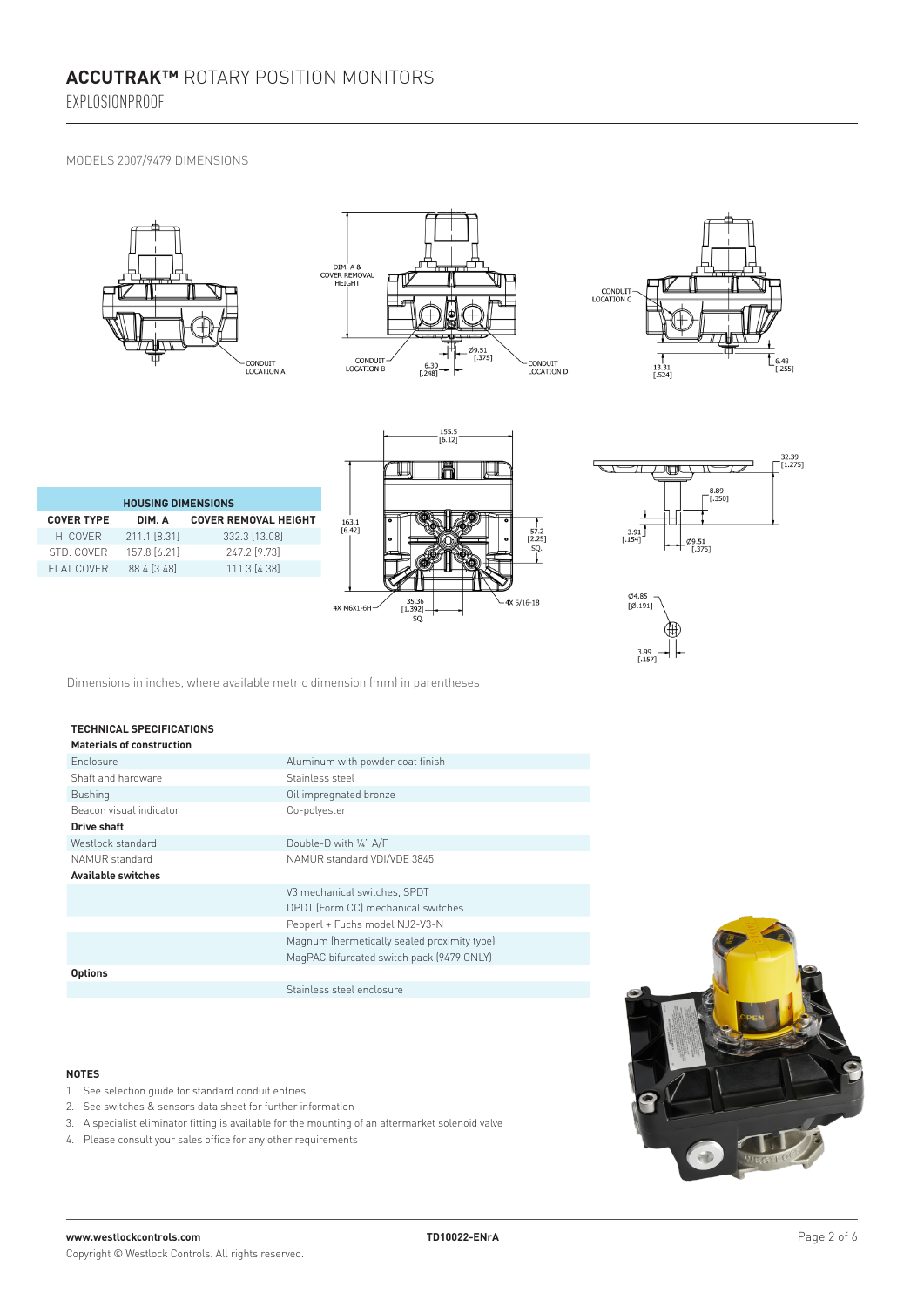MODELS 360/366 DIMENSIONS



Dimensions in inches, where available metric dimension (mm) in parentheses

#### **TECHNICAL SPECIFICATIONS Materials of construction**

| <b>Materials of construction</b> |                                                                   |
|----------------------------------|-------------------------------------------------------------------|
| <b>Enclosure</b>                 |                                                                   |
| Model 360                        | Aluminum with powder coat finish                                  |
| Model 366                        | Stainless steel with electropolished finish                       |
| Shaft and hardware               | Stainless steel                                                   |
| <b>Bushing</b>                   | Oil impregnated bronze                                            |
| Beacon visual indicator          | Co-polyester                                                      |
| Drive shaft                      |                                                                   |
| Westlock standard                | Double-D with 1/4" A/F                                            |
| NAMUR standard                   | NAMUR standard VDI/VDE 3845                                       |
| <b>Available switches</b>        |                                                                   |
|                                  | V3 mechanical switches, SPDT                                      |
|                                  | DPDT (Form CC) mechanical switches                                |
|                                  | Magnum, SPDT hermetically sealed switches, with tungsten contacts |
|                                  | Magnum, SPDT hermetically sealed switches, with rhodium contacts  |

### Notes

- 1. See selection guide for standard conduit entries
- 2. See switches & sensors data sheet for further information
- 3. A specialist eliminator fitting is available for the mounting of an aftermarket solenoid valve
- 4. Please consult your sales office for any other requirements

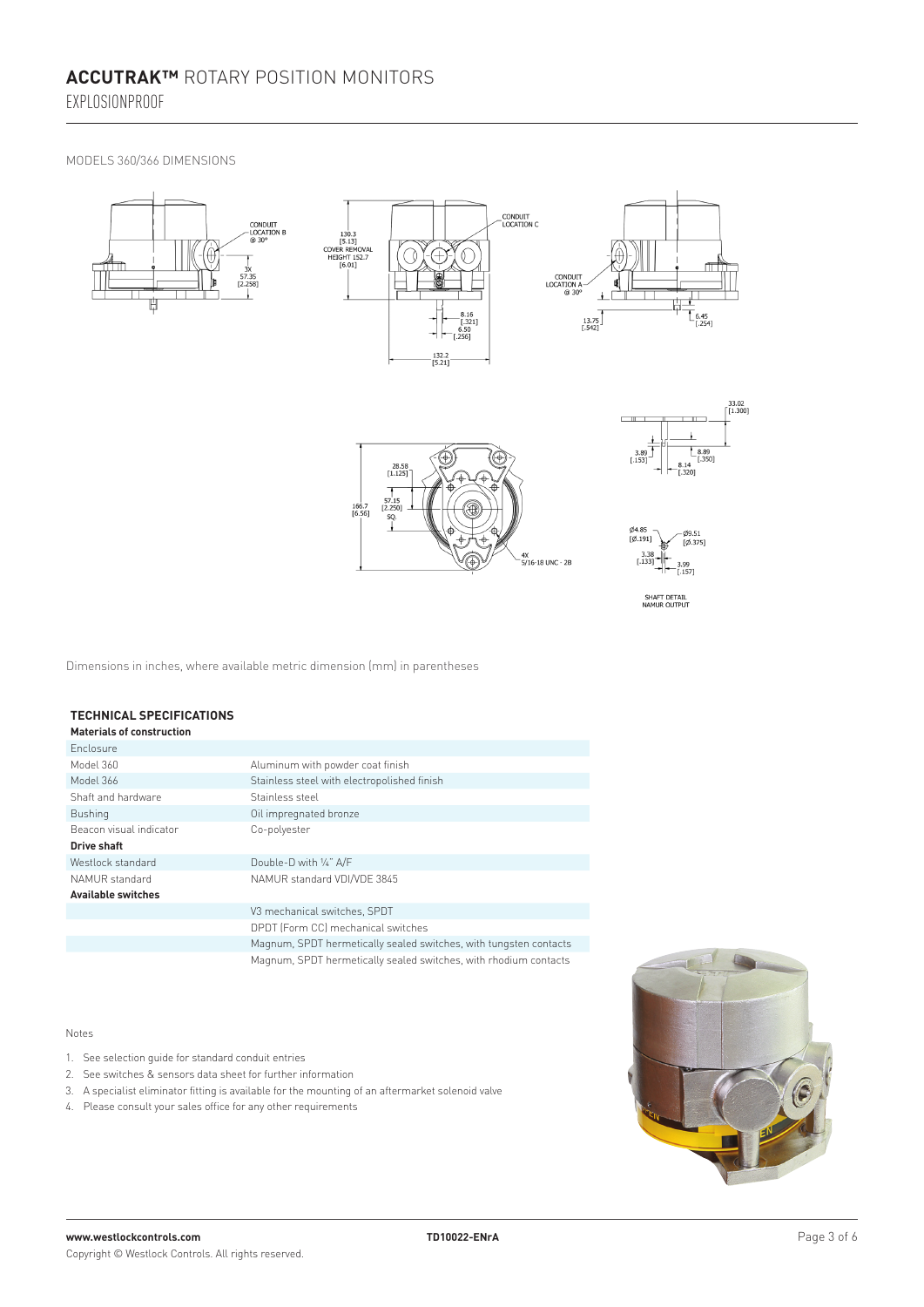# **ACCUTRAK™** EXPLOSIONPROOF ROTARY POSITION MONITORS

MODEL 2007 SELECTION GUIDE

| <b>Base model</b> |                                                                                                                       |   |                     |               |                                             |         |                                                                                                                                                                                                                                                                                                   |    |                                        |                                                                                                                                                                                                                                                                                                                                                                              |  |  |  |
|-------------------|-----------------------------------------------------------------------------------------------------------------------|---|---------------------|---------------|---------------------------------------------|---------|---------------------------------------------------------------------------------------------------------------------------------------------------------------------------------------------------------------------------------------------------------------------------------------------------|----|----------------------------------------|------------------------------------------------------------------------------------------------------------------------------------------------------------------------------------------------------------------------------------------------------------------------------------------------------------------------------------------------------------------------------|--|--|--|
| 2007              | Aluminum enclosure                                                                                                    |   |                     |               |                                             |         |                                                                                                                                                                                                                                                                                                   |    |                                        |                                                                                                                                                                                                                                                                                                                                                                              |  |  |  |
|                   |                                                                                                                       |   | <b>Shaft output</b> |               |                                             |         |                                                                                                                                                                                                                                                                                                   |    |                                        |                                                                                                                                                                                                                                                                                                                                                                              |  |  |  |
|                   | Standard (Double-D with 1/4" Flats)<br>S<br>Direct mont to Keystone F89 actuators<br>D<br><b>NAMUR</b><br>$\mathbb N$ |   |                     |               |                                             |         |                                                                                                                                                                                                                                                                                                   |    |                                        |                                                                                                                                                                                                                                                                                                                                                                              |  |  |  |
|                   |                                                                                                                       |   |                     | <b>Beacon</b> |                                             |         |                                                                                                                                                                                                                                                                                                   |    |                                        |                                                                                                                                                                                                                                                                                                                                                                              |  |  |  |
|                   |                                                                                                                       |   |                     |               | BY BM2-Y (Standard)                         | Conduit | RG BM2-RG (Red Closed/Green Open)<br>FE BM2-Y-FE (French/English)<br>LP BM2-Y-LP (Low Profile Standard)<br>B1 BM3-1 (3-way B1 Flowpath)<br>B3 BM3-3 (3-way B3 Flowpath)<br>B5 BM3-5 (3-way B5 Flowpath)<br>B7 BM3-7 (3-way B7 Flowpath)<br>B9 BM3-9 (3-way B9 Flowpath)<br>4B   Four 3/4" NPT [F] |    | EA Two 3/4" NPT [F] & Two 1/2" NPT [F] | FC Flat cover - not available with switch options requiring high cover<br>2B Two 3/4NPT (F) - not permitted with switch options 6M02 or 4M04<br>4E Two 3/4" NPT (F), One 1/2" NPT (F) & One 1/2" NPT (M) Global Eliminator Fitting*<br>4F Two 3/4" NPT (F) & Two 1/2" NPT (M) Global Eliminator Fittings*<br>2M Two M20 (F) - not permitted with switch options 6M02 or 4M04 |  |  |  |
|                   |                                                                                                                       |   |                     |               | 4M Four M20 [F]<br><b>Position switches</b> |         |                                                                                                                                                                                                                                                                                                   |    |                                        |                                                                                                                                                                                                                                                                                                                                                                              |  |  |  |
|                   |                                                                                                                       |   |                     |               |                                             |         |                                                                                                                                                                                                                                                                                                   |    |                                        | 2M02 Two SPDT Mechanical Switches - 8 pt. Terminal Strip<br>4M02 Four SPDT Mechanical Switches - 16 pt. Terminal Strip<br>6M02 Six SPDT Mechanical Switches - 24 pt. Terminal Strip, High Cover, 4 Conduits<br>2M04 Two DPDT Mechanical Switches - 16 pt. Terminal Strip<br>4M04 Four DPDT Mechanical Switches - 24 pt. Terminal Strip, High Cover, 4 Conduits               |  |  |  |
|                   |                                                                                                                       |   |                     |               |                                             |         |                                                                                                                                                                                                                                                                                                   |    | <b>Position Transmitter</b>            |                                                                                                                                                                                                                                                                                                                                                                              |  |  |  |
|                   |                                                                                                                       |   |                     |               |                                             |         |                                                                                                                                                                                                                                                                                                   |    | 00 None                                |                                                                                                                                                                                                                                                                                                                                                                              |  |  |  |
|                   |                                                                                                                       |   |                     |               |                                             |         |                                                                                                                                                                                                                                                                                                   |    |                                        | Unit Specialty Codes (leave blank for standard builds)                                                                                                                                                                                                                                                                                                                       |  |  |  |
|                   |                                                                                                                       |   |                     |               |                                             |         |                                                                                                                                                                                                                                                                                                   |    | 00816                                  | M0000 INMETRO Certification<br>00124 316 Stainless Steel Enclosures<br>00692 **120 VAC Heater Resistor<br>00710 12 pt. Terminal Strip<br>**24 VDC Heater Resistor                                                                                                                                                                                                            |  |  |  |
| 2007              |                                                                                                                       | N |                     | BY            | 2B                                          |         | 2M02                                                                                                                                                                                                                                                                                              | 00 |                                        | $=$ Model number 2007NBY2B2M020000                                                                                                                                                                                                                                                                                                                                           |  |  |  |

# **ORDERING NOTES**

\*Eliminator Fitting is 1/2" NPT (M) for the purpose of mounting an after market solenoid valve. \*\*For INMETRO replace first digit of the speciality code with M; For e.g. 2007NBY2B2M0200**M**0124 \*\*\*T Ratings for optional heater resistors changes to T2C.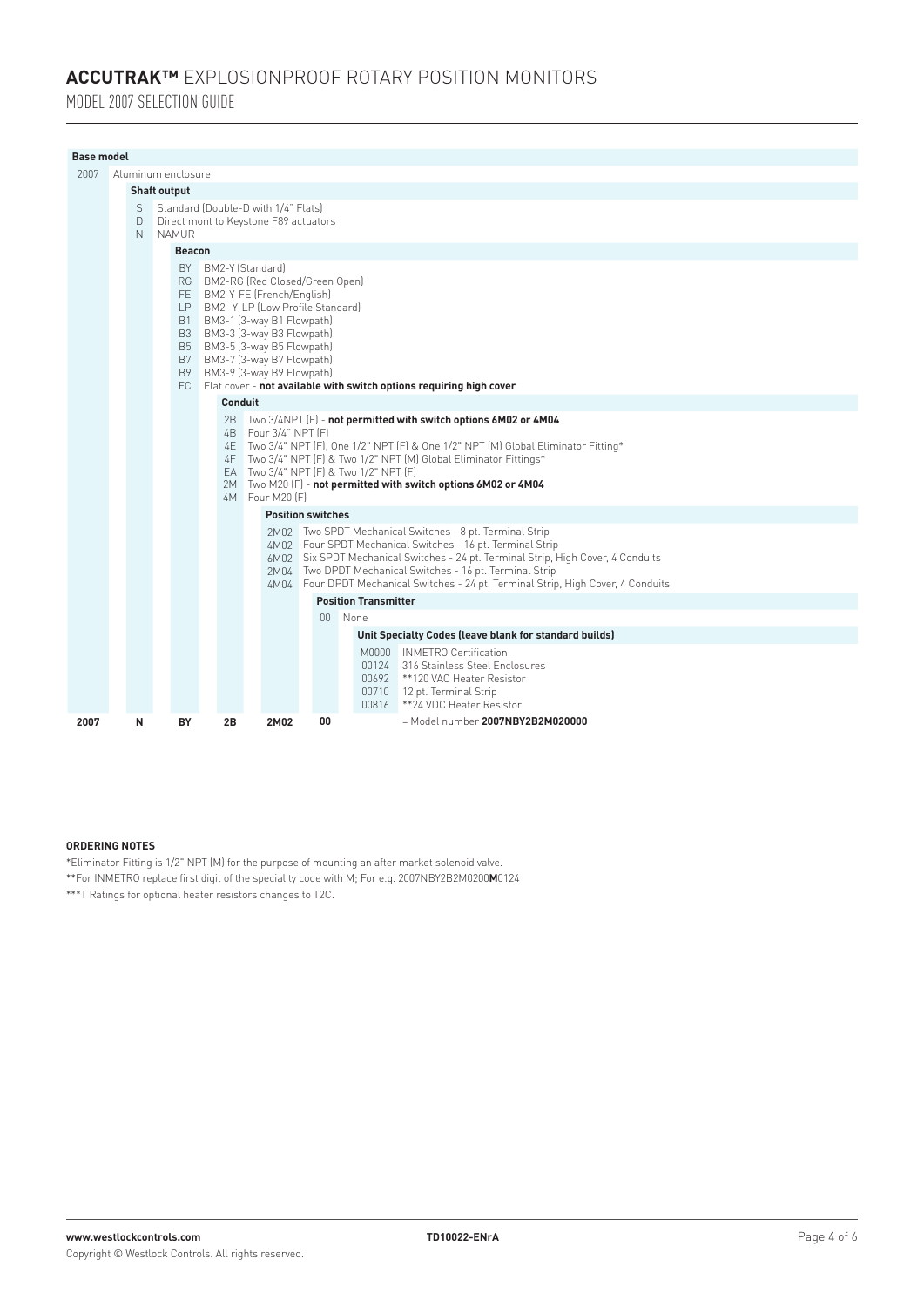# **ACCUTRAK™** EXPLOSIONPROOF ROTARY POSITION MONITORS

MODEL 9479 SELECTION GUIDE

|      | <b>Base model</b>                                                                                                                                                                                                                                                                                                                                                                                                                                                                                                                                                                                                                                                                                                                                                                                                        |             |                     |               |                                                                               |                     |                                                                                                                                                                                                                                                                                                                                                                                                                                                                                                                                                     |                                                                                                                                                                         |  |  |  |  |
|------|--------------------------------------------------------------------------------------------------------------------------------------------------------------------------------------------------------------------------------------------------------------------------------------------------------------------------------------------------------------------------------------------------------------------------------------------------------------------------------------------------------------------------------------------------------------------------------------------------------------------------------------------------------------------------------------------------------------------------------------------------------------------------------------------------------------------------|-------------|---------------------|---------------|-------------------------------------------------------------------------------|---------------------|-----------------------------------------------------------------------------------------------------------------------------------------------------------------------------------------------------------------------------------------------------------------------------------------------------------------------------------------------------------------------------------------------------------------------------------------------------------------------------------------------------------------------------------------------------|-------------------------------------------------------------------------------------------------------------------------------------------------------------------------|--|--|--|--|
| 9479 |                                                                                                                                                                                                                                                                                                                                                                                                                                                                                                                                                                                                                                                                                                                                                                                                                          |             | Aluminum enclosure  |               |                                                                               |                     |                                                                                                                                                                                                                                                                                                                                                                                                                                                                                                                                                     |                                                                                                                                                                         |  |  |  |  |
|      |                                                                                                                                                                                                                                                                                                                                                                                                                                                                                                                                                                                                                                                                                                                                                                                                                          |             | <b>Shaft output</b> |               |                                                                               |                     |                                                                                                                                                                                                                                                                                                                                                                                                                                                                                                                                                     |                                                                                                                                                                         |  |  |  |  |
|      |                                                                                                                                                                                                                                                                                                                                                                                                                                                                                                                                                                                                                                                                                                                                                                                                                          | S<br>$\Box$ |                     |               | Standard (Double-D with 1/4" Flats)<br>Direct mount to Keystone F89 actuators |                     |                                                                                                                                                                                                                                                                                                                                                                                                                                                                                                                                                     |                                                                                                                                                                         |  |  |  |  |
|      |                                                                                                                                                                                                                                                                                                                                                                                                                                                                                                                                                                                                                                                                                                                                                                                                                          | N.          |                     |               | NAMUR VDI/VDE 3845                                                            |                     |                                                                                                                                                                                                                                                                                                                                                                                                                                                                                                                                                     |                                                                                                                                                                         |  |  |  |  |
|      |                                                                                                                                                                                                                                                                                                                                                                                                                                                                                                                                                                                                                                                                                                                                                                                                                          |             |                     | <b>Beacon</b> |                                                                               |                     |                                                                                                                                                                                                                                                                                                                                                                                                                                                                                                                                                     |                                                                                                                                                                         |  |  |  |  |
|      |                                                                                                                                                                                                                                                                                                                                                                                                                                                                                                                                                                                                                                                                                                                                                                                                                          |             |                     | B9            | <b>Conduit</b><br>2B                                                          | BY BM2-Y (Standard) | RG BM2-RG (Red Closed/Green Open)<br>FE BM2-Y-FE (French/English)<br>LP BM2-Y-LP (Low Profile Standard)<br>B1 BM3-1 (3-Way B1 Flowpath)<br>B3 BM3-3 (3-Way B3 Flowpath)<br>B5 BM3-5 (3-Way B5 Flowpath)<br>B7 BM3-7 (3-Way B7 Flowpath)<br>BM3-9 (3-Way B9 Flowpath)<br>FC Flat cover - not available with switch options requiring high cover<br>$\blacksquare$ Two 3/4NPT (F) - not permitted with 6 SPDT or 4 DPDT switch options<br>4B Four 3/4" NPT [F]<br>4E Two 3/4" NPT (F), One 1/2" NPT (F) & One 1/2" NPT (M) Global Eliminator Fitting* |                                                                                                                                                                         |  |  |  |  |
|      | 4F Two 3/4" NPT (F) & Two 1/2" NPT (M) Global Elimnator Fittings*<br>EA Two $3/4$ " NPT $(F)$ and Two $1/2$ " NPT $(F)$<br>2M Two M20 (F) - not permitted with 6 SPDT or 4 DPDT switch options<br>4M Four M20 (F)                                                                                                                                                                                                                                                                                                                                                                                                                                                                                                                                                                                                        |             |                     |               |                                                                               |                     |                                                                                                                                                                                                                                                                                                                                                                                                                                                                                                                                                     |                                                                                                                                                                         |  |  |  |  |
|      |                                                                                                                                                                                                                                                                                                                                                                                                                                                                                                                                                                                                                                                                                                                                                                                                                          |             |                     |               | <b>Position Switches (see ordering notes)</b>                                 |                     |                                                                                                                                                                                                                                                                                                                                                                                                                                                                                                                                                     |                                                                                                                                                                         |  |  |  |  |
|      | 2M06 Two SPDT Magnum Switches - 8 pt. Terminal Strip<br>2M08 Two P+F NJ2-V3-N NAMUR Inductive Proximity Sensors - 8 pt. Terminal Strip<br>2M12 Two SPDT Magnum Switches, Rhodium Contacts - 8 pt. Terminal Strip<br>2M13 MagPAC Module (Two SPST Bifurcated Reeds), Diagnostic LEDs - 12 pt. Terminal Strip<br>4M06 Four SPDT Magnum Switches - 16 pt. Terminal Strip<br>4M08 Four P+F NJ2-V3-N NAMUR Inductive Proximity Sensors - 16 pt. Terminal Strip<br>4M12 Four SPDT Magnum Switches, Rhodium Contacts - 16 pt. Terminal Strip<br>6M06 Six SPDT Magnum Switches - 24 pt. Terminal Strip, High Cover, 4 Conduits<br>6M08 Six P+F NJ2-V3-N NAMUR Inductive Proximity Sensors - 16 pt. Terminal Strip, High Cover<br>6M12 Six SPDT Magnum Switches, Rhodium Contacts - 24 pt. Terminal Strip, High Cover, 4 Conduits |             |                     |               |                                                                               |                     |                                                                                                                                                                                                                                                                                                                                                                                                                                                                                                                                                     |                                                                                                                                                                         |  |  |  |  |
|      |                                                                                                                                                                                                                                                                                                                                                                                                                                                                                                                                                                                                                                                                                                                                                                                                                          |             |                     |               | <b>Position Transmitter</b>                                                   |                     |                                                                                                                                                                                                                                                                                                                                                                                                                                                                                                                                                     |                                                                                                                                                                         |  |  |  |  |
|      |                                                                                                                                                                                                                                                                                                                                                                                                                                                                                                                                                                                                                                                                                                                                                                                                                          |             |                     |               | 00 None                                                                       |                     |                                                                                                                                                                                                                                                                                                                                                                                                                                                                                                                                                     |                                                                                                                                                                         |  |  |  |  |
|      |                                                                                                                                                                                                                                                                                                                                                                                                                                                                                                                                                                                                                                                                                                                                                                                                                          |             |                     |               |                                                                               |                     |                                                                                                                                                                                                                                                                                                                                                                                                                                                                                                                                                     | <b>Unit Specialty Codes</b> (leave blank for standard builds)                                                                                                           |  |  |  |  |
|      |                                                                                                                                                                                                                                                                                                                                                                                                                                                                                                                                                                                                                                                                                                                                                                                                                          |             |                     |               |                                                                               |                     |                                                                                                                                                                                                                                                                                                                                                                                                                                                                                                                                                     | M0000 INMETRO Certification<br>00124 316 Stainless Steel Enclosure<br>00692 **120 VAC Heater Resistor<br>00710 12 pt. Terminal Strip<br>00816 ** 24 VDC Heator Resistor |  |  |  |  |
| 9479 |                                                                                                                                                                                                                                                                                                                                                                                                                                                                                                                                                                                                                                                                                                                                                                                                                          | N           |                     | BY            | 2B                                                                            | 2M12                | 00                                                                                                                                                                                                                                                                                                                                                                                                                                                                                                                                                  | $=$ Model number 9479NBY2B2M1200                                                                                                                                        |  |  |  |  |

# **ORDERING NOTES**

\*Eliminator Fitting is 1/2" NPT (M) for the purpose of mounting an after market solenoid valve. \*\*For INMETRO replace first digit of the speciality code with M; For e.g. 9479NBY2B2M1200**M**0124 \*\*\*T Ratings for optional heater resistors changes to T2C.

# **POSITION SWITCH APPLICATION NOTES**

For 120 VAC service, M13 (MagPAC) is recommended.

For 24 VDC service below 1 watt, M12 (Rhodium Magnum Switches) or M13 (MagPAC) is recommended. For 24 VDC service above 1 watt, M06 (Tungsten Magnum Switches) or M13 (MagPAC) is recommended.